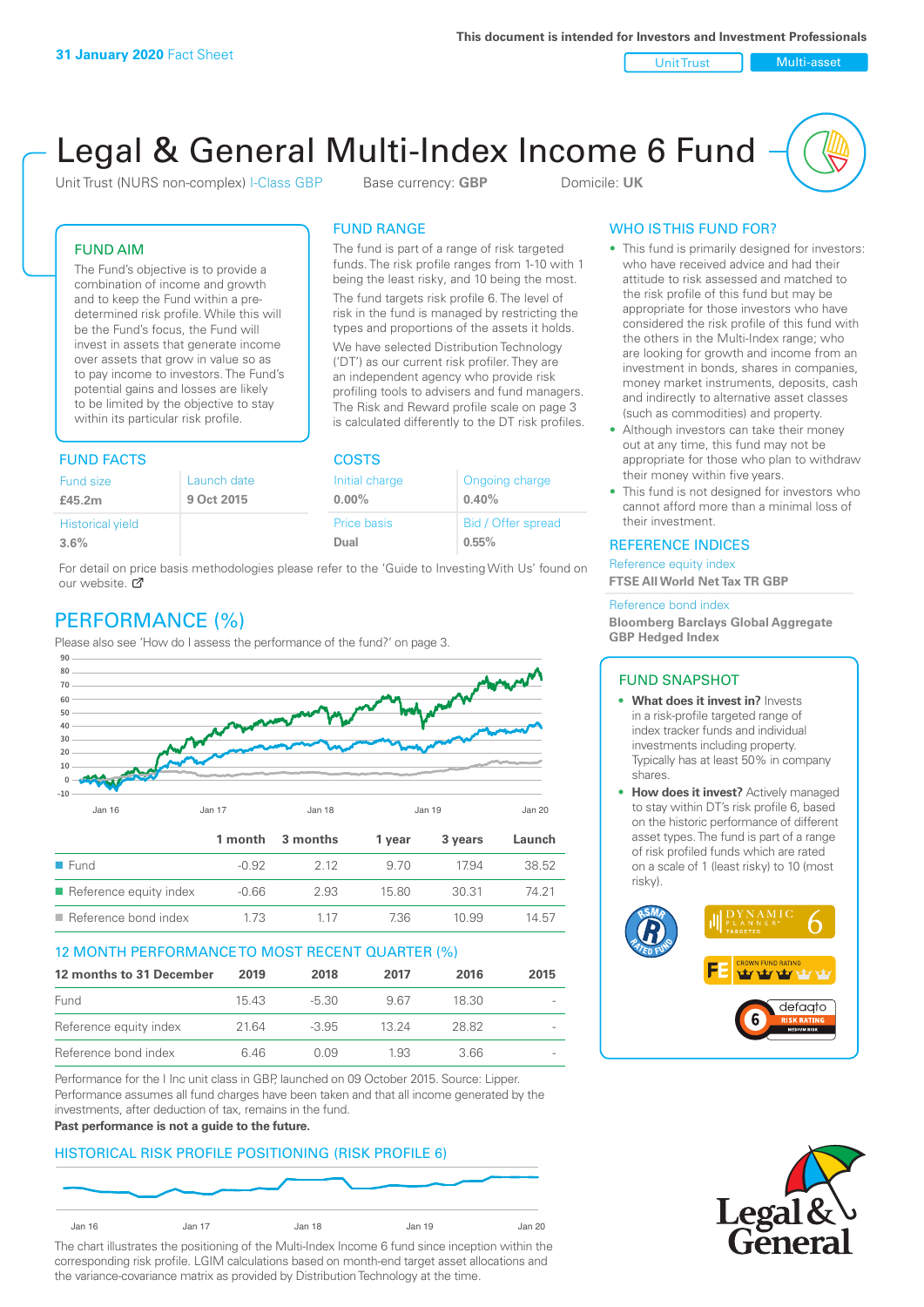# Legal & General Multi-Index Income 6 Fund

Unit Trust (NURS non-complex) I-Class GBP

# PORTFOLIO BREAKDOWN

All data source LGIM unless otherwise stated. Totals may not sum due to rounding.





# FUND MANAGERS

The fund managers have responsibility for managing the multi-index fund range. They are part of the Multi-Asset Funds (MAF) team in LGIM. This team focuses on designing and managing multi-asset funds that are tailored to match the specific objectives of various client types. The team sits within a wider Asset Allocation team which combines both depth of experience with a broad range of expertise from different fields, including fund management, investment consulting and risk management roles.

# TOP 10 HOLDINGS (%)

| <b>L&amp;G UK Index Trust</b>                                    | 13.0 |
|------------------------------------------------------------------|------|
| iShares UK Dividend UCITS ETF                                    | 9.8  |
| L&G Emerging Markets Government Bond (US\$) Index Fund           | 8.2  |
| L&G Emerging Markets Government Bond (Local Currency) Index Fund | 8.0  |
| L&G US Index Trust                                               | 6.1  |
| L&G High Income Trust                                            | 5.9  |
| L&G Global Emerging Markets Index Fund                           | 5.1  |
| L&G European Index Trust                                         | 5.0  |
| <b>L&amp;G Pacific Index Trust</b>                               | 4.7  |
| L&G Global Listed Infrastructure Index Fund                      | 4.0  |

**Important:** Due to exceptional market conditions, spreads are currently volatile and may be higher than indicated. To see the latest spread visit www.legalandgeneral.com/ chargesandfees Ø